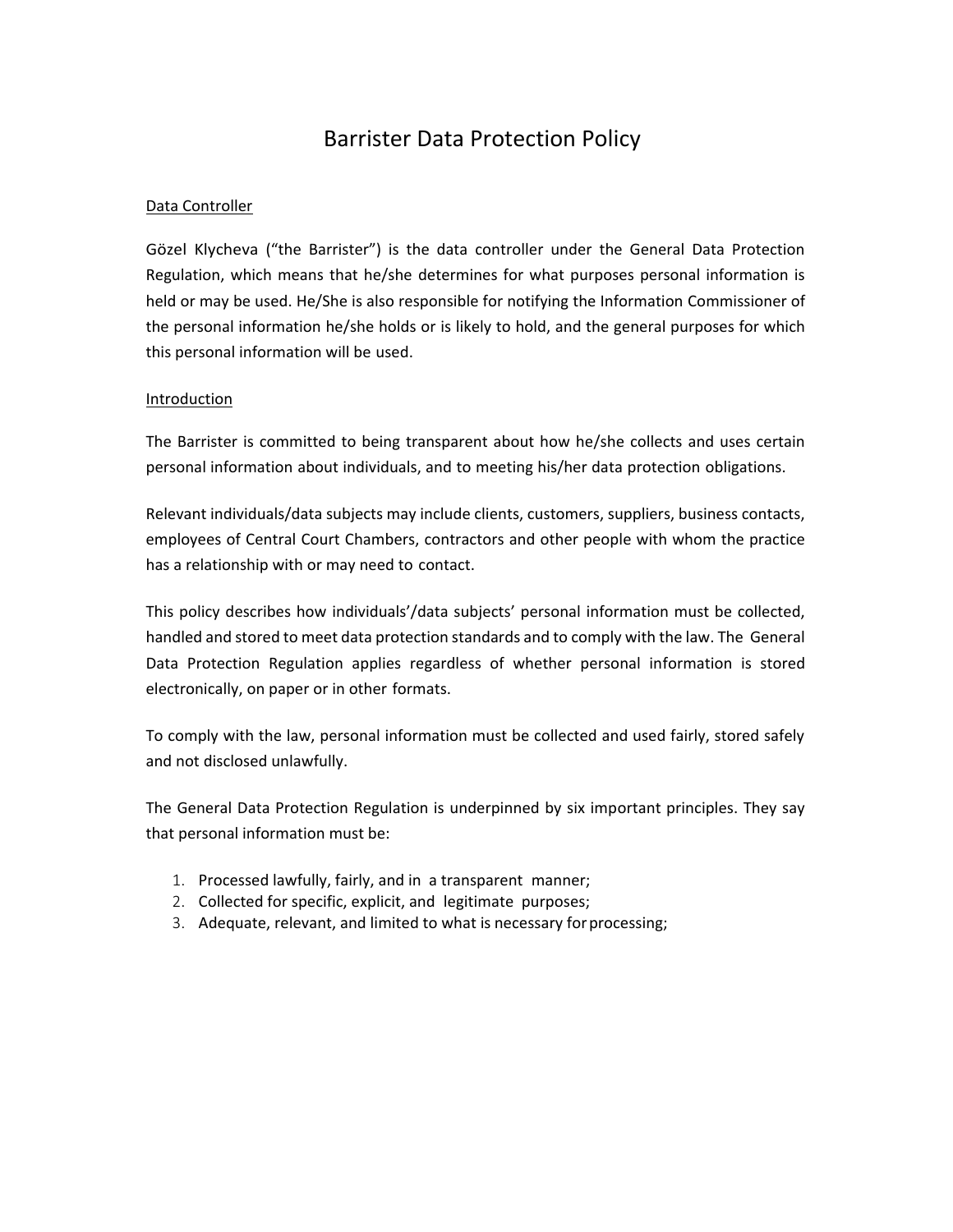- 4. Kept accurate and all reasonable steps to ensure that inaccurate personal information is rectified or deleted without delay;
- 5. Kept only for the period necessary for processing;
- 6. Secure and protected against unauthorised or unlawful processing, and accidental loss, destruction or damage.

# General Data Protection Policy Information

The Barrister will take all reasonable steps, through appropriate management and strict application of criteria and controls, to:

- Observe fully conditions regarding the fair collection and use of personal information;
- Meet its legal obligations to specify the purposes for which personal information is used;
- Collect and process appropriate personal information, and only to the extent that it is needed to fulfil its operational needs or to comply with any legal requirements;
- Ensure the quality of personal information used;
- Ensure appropriate retention and disposal of personal information;
- Ensure that the rights of people about whom personal information is held, can be fully exercised under the GDPR. These include:
	- o The right to be informed
	- o The right of access
	- o The right to rectification
	- o The right to erase
	- o The right to restrict processing
	- o The right to data portability
	- o The right to object
	- o Rights in relation to automated decision making and profiling.
- Take appropriate technical and organisational security measures to safeguard personal information;
- Ensure that personal information is not transferred outside the EEA without suitable safeguards;
- Treat people justly and fairly whatever their age, religion, disability, gender, sexual orientation or ethnicity when dealing with requests for personal information;
- Set out clear procedures for responding to requests for personal information.

# Data Storage

The Barrister takes seriously the security of personal information and records relating to service users and will ensure such information and records are stored securely and are accessible only to authorised employees of Central Court Chambers and contractors.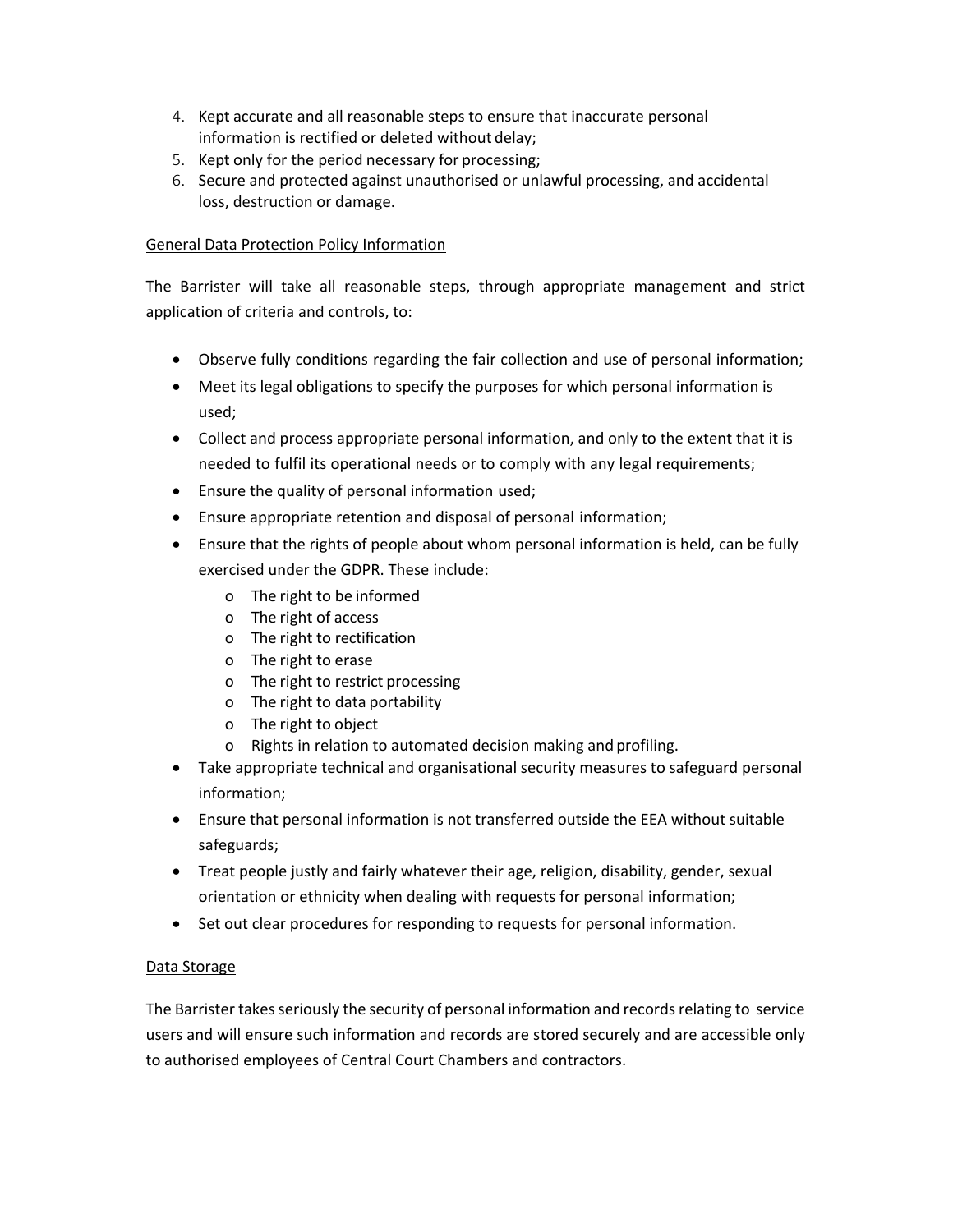Internal policies and controls are in place to protect personal information against loss, accidental destruction, misuse or disclosure, and to safeguard personal information against unauthorised access. Personal information will be stored for only as long as it is needed or required by statute and will be disposed of appropriately.

Where the Barrister engages third parties to process personal information on its behalf, such parties do so on the basis of written instructions, are under a duty of confidentiality and are obliged to implement appropriate technical and organisational measures to ensure the security of personal information.

The Barrister will ensure all personal and company data is non-recoverable from any computer system previously used within Central Court Chambers, which has been passed on/sold to a third party.

#### Data Access and Accuracy

All individuals/data subjects have the right to access the personal information held about them, except where specific exemptions apply to a legal professional. The Barrister will take reasonable steps to ensure that this personal information is kept up to date.

In addition, the Barrister will take all reasonable steps to ensure that:

- Everyone processing personal information understands that they are contractually responsible for following good data protection practice
- Everyone processing personal information is appropriately trained to do so
- Everyone processing personal information is appropriately supervised
- Anybody interested in making enquiries about handling personal information knows what to do
- It deals promptly and courteously with any enquiries about handling personal information
- It describes clearly how it handles personal information
- It will regularly review and audit the ways it holds, manages and uses personal information
- It regularly assesses and evaluates its methods and performance in relation to handling personal information
- All employees of Central Court Chambers are aware that a breach of the rules and procedures identified in this policy may lead to disciplinary action being taken against them.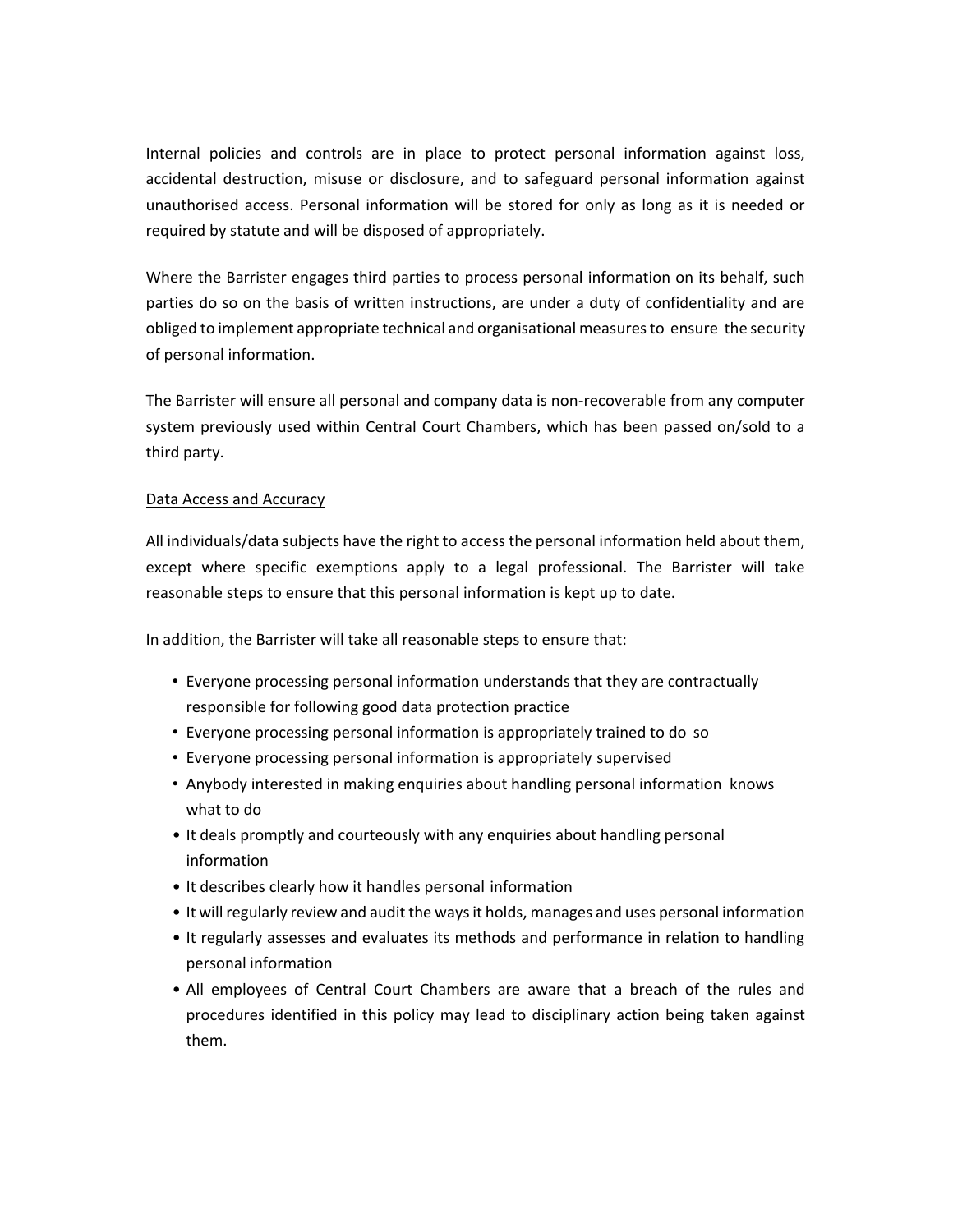## Disclosure

The Barrister may share personal information that he/she has collected with:

- Instructing solicitors.
- Legal representatives for other parties for the purpose of enabling communication (such as providing a name when stating on whose behalf been instructed).
- Central Court Chambers management and staff who provide administrative services.
- Regulator or legal advisors in the event of a dispute or other legal matter.
- Law enforcement officials, government authorities, or other third parties to meet legal obligations.
- The courts, arbitrator or adjudicator in the ordinary course of proceedings.
- Any other party where ask and consent given to the sharing.

And with the following (subject to any instructions given to the contrary):

- Pupil or mini pupil, under training.
- Counsel in Chambers, where they have also been instructed or for the purposes of proof reading or obtaining a second opinion on an informal basis.
- Legal representatives for other parties, for the purposes of resolving the case.
- Mediator during the course of a mediation.

The Barrister may share personal information with other agencies such as government departments and other relevant parties.

Individual/data subjects will be made aware in most circumstances how and with whom their personal information will be shared.

There are circumstances where the law allows the Barrister to disclose personal information (including sensitive personal information) without the individual's/data subject's consent. These circumstances arise where the individual/data subject has already made the information public or where the data controller is:

- a) Carrying out a legal duty or as authorised by the Secretary of State;
- b) Protecting vital interests of an individual/data subject or other person;
- c) The individual/data subject has already made the information public;
- d) Conducting any legal proceedings, obtaining legal advice or defending any legal rights;
- e) Monitoring for equal opportunities purposes ie race, disability or religion;
- f) Providing a confidential service where the individual/data subject's consent cannot be obtained or where it is reasonable to proceed without consent: eg where we would